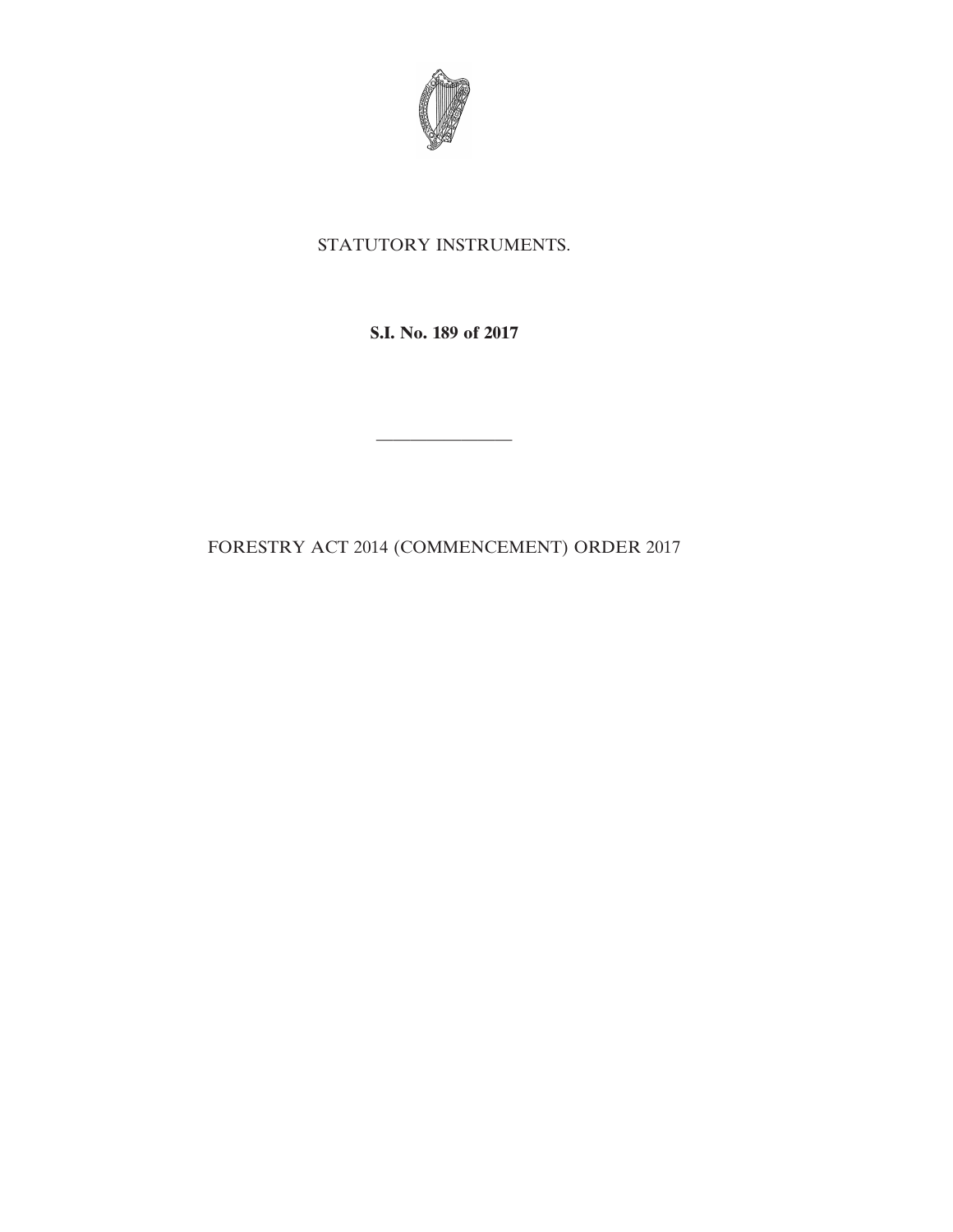FORESTRY ACT 2014 (COMMENCEMENT) ORDER 2017

I, MICHAEL CREED, Minister for Agriculture, Food and the Marine, in exercise of the powers conferred on me by section 1(3) of the Forestry Act 2014 (No. 31 of 2014), hereby order as follows:

1. This Order may be cited as the Forestry Act 2014 (Commencement) Order 2017.

2. The 24th day of May, 2017, is appointed as the day on which the Forestry Act 2014 (No. 31 of 2014) shall come into operation.



GIVEN under my Official Seal, 11 May 2017.

> MICHAEL CREED, Minister for Agriculture, Food and the Marine.

*Notice of the making of this Statutory Instrument was published in "Iris Oifigiúil" of* 16*th May*, 2017.